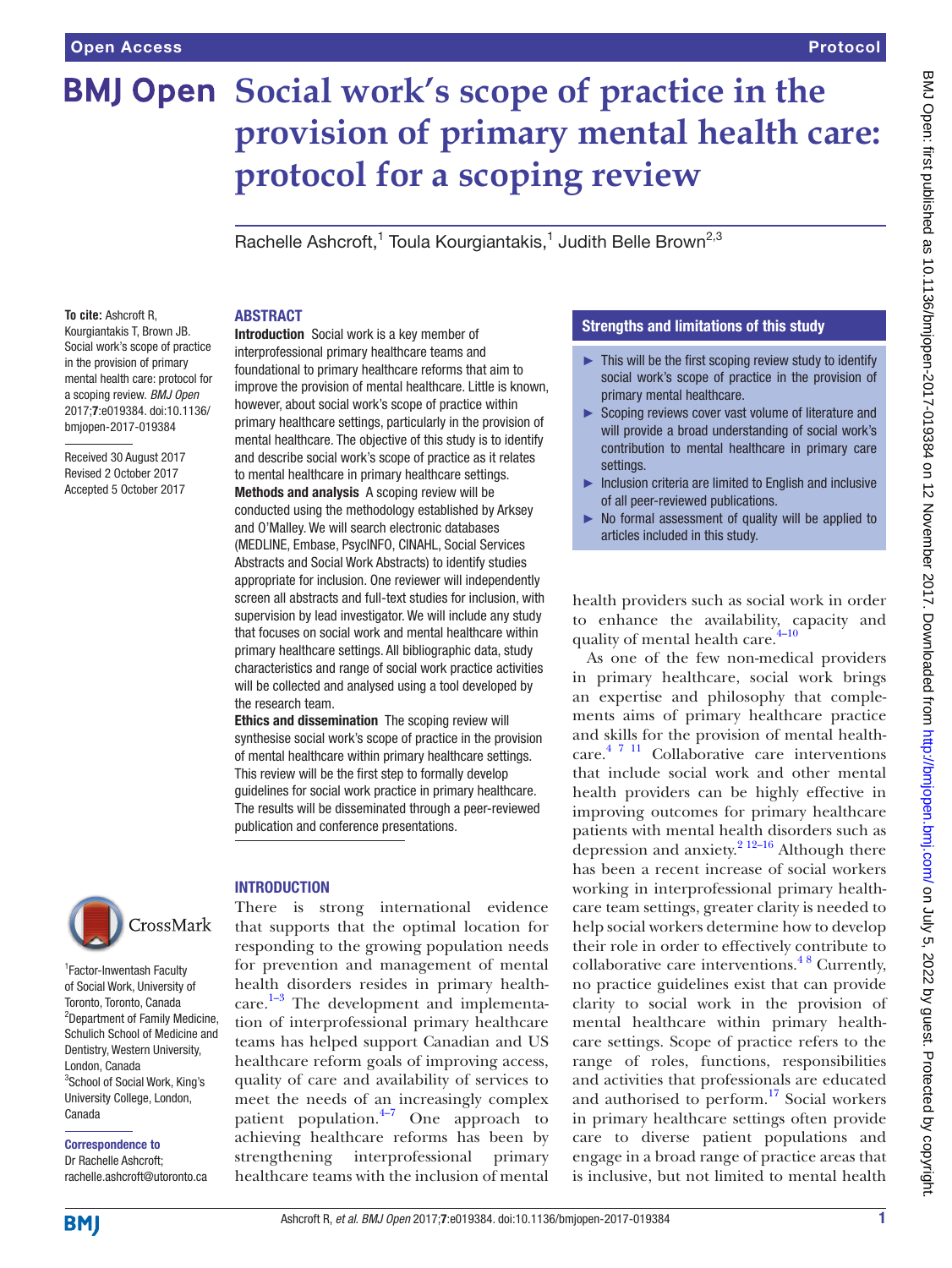care.<sup>4</sup> Within primary healthcare settings, social workers provide care related to chronic disease, geriatrics, palliative care, grief, trauma, parenting and a multitude of psychosocial issues.[4](#page-3-1) According to a recent study investigating social work's emerging role in primary healthcare, mental healthcare is a core practice area with 96% of study participants indicating that they provided mental healthcare on a daily basis.<sup>4</sup> Although social workers in primary healthcare settings provide care to a diverse range of practice areas, our scoping review will focus on mental healthcare because it is a core practice area for social workers in primary healthcare settings.<sup>4</sup> Doing so will also help guide current healthcare reforms that are striving to enhance the capacity of primary mental health care. $4-7$  By focusing solely on mental healthcare, our scoping review is not intended to minimise the importance of other areas of care in which social work is engaged. Identifying the current state of knowledge regarding social work's scope of practice related to primary mental healthcare will help provide a foundation for the development of future practice guidelines.

## Study objectives

The objectives of this scoping review are to (1) systematically scope the literature on social work, mental health and primary healthcare; and (2) identify the range of roles, functions, responsibilities and activities that social work is performing in order to describe social work's scope of practice. This work will constitute the first step in the development of guidelines to support social work practice in primary healthcare. This information will help provide guidance to social workers and other leaders in primary healthcare in determining how social work's scope of practice can best compliment the interprofessional team in helping to address demands for mental healthcare.

### Methods and analysis

Our study is employing scoping review methods to help provide a broader understanding of social work's scope of practice in the provision of mental healthcare in primary healthcare settings. $^{18}$  A scoping review is a method of knowledge synthesis that 'addresses an exploratory research question aimed at mapping key concepts, types of evidence and gaps in research related to a defined area or field by systematically searching, selecting and synthesising existing knowledge'. (Colquhoun *et al*, p5)<sup>[19](#page-3-5)</sup> Systematically mapping a subject field is particularly useful when literature on a topic is being compiled for the first time, when minimal literature exists for a particular topic and/or when the investigation is examining a complex or non-homogeneous topic[.18–20](#page-3-4) Scoping reviews also provide an opportunity to identify key concepts, gaps in research and evidence that can help guide practice and policy-making. $20$  Knowledge synthesis like scoping reviews is essential for advancing healthcare practices and can help knowledge users—in this case social

workers—increase inclusion of efficient evidence-based decisions in practice.<sup>19</sup>

Following recommendations from Colquhoun *et al*,<sup>[19](#page-3-5)</sup> our methods for this study are based on a five-stage scoping review framework proposed by Arksey and O'Malley<sup>[18](#page-3-4)</sup> and enhanced by Levac *et al*. [21](#page-3-7) Five stages informing our review are (1) identifying the research question, (2) identifying relevant studies, (3) study selection, (4) charting the data and  $(5)$  data summary and synthesis of results.<sup>1</sup> We consider this an optimal framework for our current study due to the infancy of the subject matter and scarcity of evidence-based studies.

# Stage 1: identifying the research question

Levac *et al*<sup>21</sup> recommend clarifying stage  $1^{18}$  by combining a broad research question with a clear scope of inquiry that defines the concept, target population and relevant health outcomes in order to clarify the focus of the scoping review. Levac *et al*<sup>[21](#page-3-7)</sup> also recommend developing the research question with the intended outcome of the scoping review in mind to help determine the purpose of the study. In this case, the purpose of our scoping review is to provide clarity about social work's scope of practice in the provision of primary mental healthcare that may help contribute to practice guidelines that are currently absent. Through consultation, the research team has defined the research question as: 'What is social work's scope of practice in mental healthcare when working within primary healthcare settings?'

# Stage 2: identifying relevant studies

At stage  $2<sup>18</sup>$  we seek to identify available literature on social work providing mental healthcare within primary healthcare settings. Levac *et al*<sup>[21](#page-3-7)</sup> recommend strengthening stage  $2^{18}$  $2^{18}$  $2^{18}$  by assembling a suitable research team with combined content and methodological expertise to ensure successful completion of the scoping review. We have followed Levac *et al*<sup>821</sup> suggestion and have assembled a team that combines expertise in primary care  $(IBB/RA)$ , social work practice in health  $(IBB/RA/TK)$ , mental healthcare (JBB/RA/TK) and scoping review methodology (RA/TK). We have also identified a graduate-level research assistant who will participate in all phases of the scoping review.

We have met with a health sciences librarian at the University of Toronto in Toronto, Canada to determine databases and keywords. Identification of studies relevant to this review will be achieved by searching the following databases: MEDLINE, Embase, PsycINFO, CINAHL, Social Services Abstracts and Social Work Abstracts. Search terms have been developed with input from the research team and consultation with an experienced research librarian. Database searches will combine terms from three themes: social work, primary healthcare and mental health. Search terms being used to identify relevant studies are displayed in [table](#page-2-0) 1.

Terms will be searched as keywords in the title, abstract and subject headings as appropriate. Inclusion criteria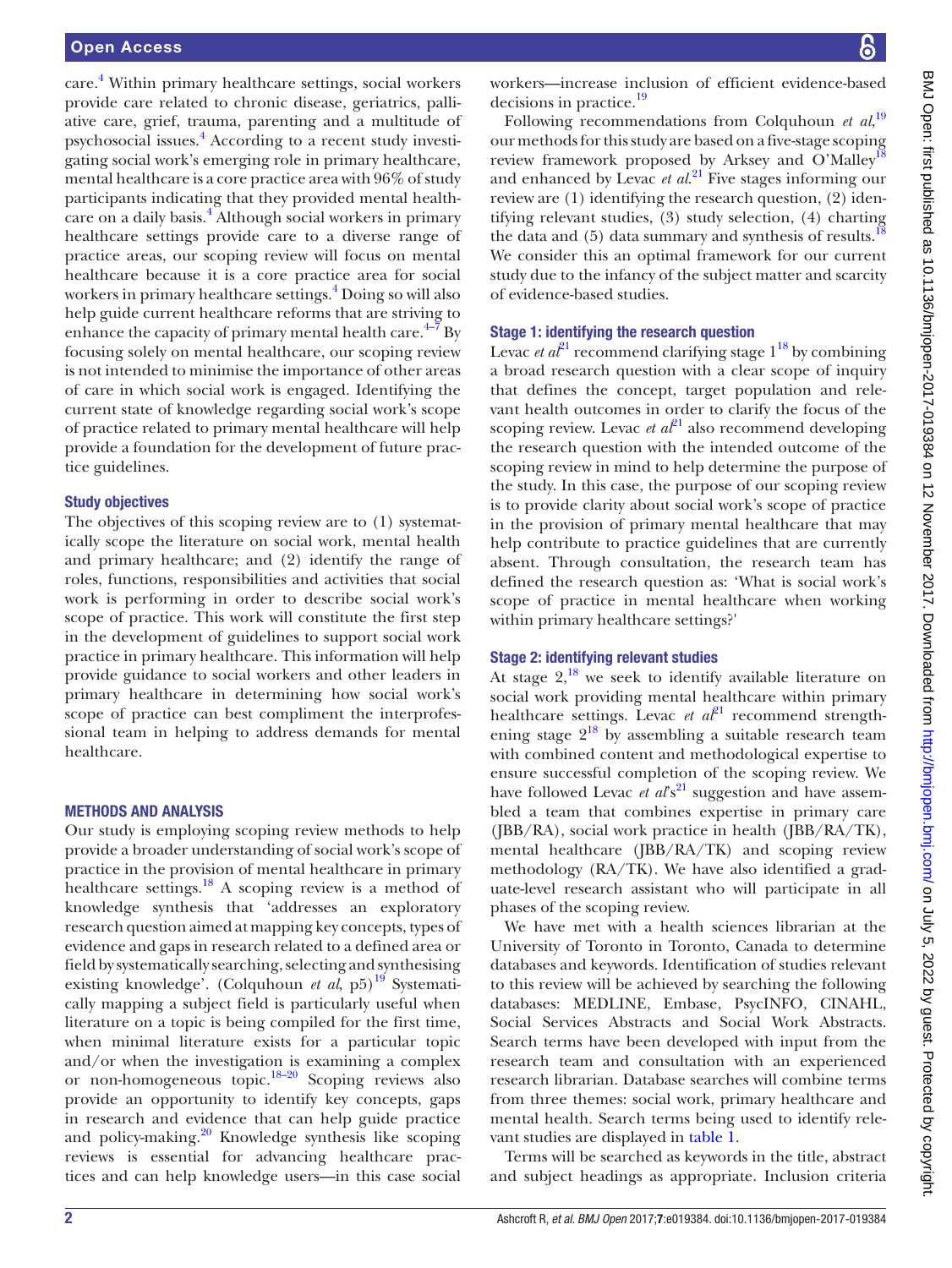<span id="page-2-0"></span>

| <b>Concepts</b>    | Search terms                                                                                                                                                        |
|--------------------|---------------------------------------------------------------------------------------------------------------------------------------------------------------------|
| Social work        | social work*                                                                                                                                                        |
| Primary healthcare | primary care, primary healthcare, medical home*, family physician*, family practice, family medicine,<br>general practice, nurse practitioner*, physician*, doctor* |
| Mental health      | mental health, mental disorder*, mental illness*, common mental disorder*, anxiety, depression                                                                      |

guiding publication types acceptable for review are broad and inclusive of all peer-reviewed publications such as original research, case reports, literature reviews, technical guidelines and commentary papers. Furthermore, inclusion criteria are limited to English language. No date limits will be applied. Search results will be downloaded and imported into RefWorks.

# Stage 3: study selection

At stage  $3<sup>18</sup>$ , the review process will be composed of two levels of screening: (1) a title and abstract review; and (2) full-text review. For the first level of screening, the graduate-level research assistant—working under supervision of lead authors—will independently conduct title scans and abstract reviews to assess eligibility against inclusion criteria. Articles that are considered relevant will then be included in the full-text review. Any discordant full-text articles will be reviewed by both the research assistant and the lead investigator to determine whether they meet inclusion/exclusion criteria. As well, any discordant fulltext articles will be discussed with the second investigator until consensus decision is obtained.

Relevant studies will be assessed against the following inclusion criteria: (1) the words social work, primary healthcare (inclusive of search terms) and mental health care (inclusive of search terms) are used in the title or abstract; (2) social work is a key focus of the article; (3) the article focuses mainly on mental healthcare (inclusive of all types of mental healthcare except substance use) and (4) primary healthcare (inclusive of search terms) is a main focus of the article. Any type of study design will be included as well; commentary articles will also be included. We will follow Levac *et al*<sup>82</sup> recommendation to consider stage 3 as an iterative process that includes regular team meetings to discuss study inclusion and exclusion at various stages of the study process.

# Stage 4: charting the data

To guide stage  $4<sup>18</sup>$  a data collection instrument will be generated by the research team to extract characteristics from the sample. We will extract data from all studies included in the scoping review. Sample characteristics will include but will not be limited to: authorship, publication year, type of article (eg, original study, commentary paper), study design, geographical origin of study or article, description of practice setting, type of social work practice activities, patient population characteristics and treatment modalities. This form will be reviewed by the research team. Data extraction will be conducted

by a graduate-level research assistant working under the supervision of lead investigator. Data will be extracted into a single Excel spreadsheet in Microsoft Excel software. Again, we will adopt Levac *et al*<sup>82</sup> recommendation that the research team collectively develop the data-charting form and together determine variables to extract from the data in order to best answer the research question.

## Stage 5: data summary and synthesis of results

The focus of stage  $5^{18}$  $5^{18}$  $5^{18}$  will be to provide a summary and synthesis of the results. This aligns with the purpose of scoping reviews to provide a map of concepts underpin-ning the research, key sources and types of research.<sup>[22](#page-3-8)</sup> Levac *et al*<sup>[21](#page-3-7)</sup> suggest breaking stage  $5^{18}$  into the following three smaller distinct steps: (1) analysis; (2) reporting the results and deliver the outcome guiding the overall study purpose and research question; and (3) consider the meaning of the findings in relation to the study purpose and discuss potential implications that findings may have on future research, practice and policy.

### Ethics and dissemination

This study will be the first step to developing practice guidelines for social workers providing mental health services in primary healthcare settings. Research ethics approval is not required given that we are collecting data from publicly available sources. Results of this scoping review study will be disseminated through a conference presentation that engages an audience of social work practitioners in primary healthcare and a peer-reviewed publication. All members of the research team have established relationships with social work and primary healthcare networks, which will also be used to disseminate findings. Our aim is to use findings from this scoping review to help guide future research with social worker practitioners in primary healthcare to better understand how best to support them in the provision of quality mental healthcare.

Contributors RA, TK and JBB conceptualised and designed the study. RA wrote the initial study protocol, which was then revised by TK and JBB. RA took the lead and compiled revisions. RA, TK and JBB approved the final protocol manuscript and agreed to be accountable to all aspects of the work.

Competing interests None declared.

Provenance and peer review Not commissioned; externally peer reviewed.

Open Access This is an Open Access article distributed in accordance with the Creative Commons Attribution Non Commercial (CC BY-NC 4.0) license, which permits others to distribute, remix, adapt, build upon this work non-commercially, and license their derivative works on different terms, provided the original work is properly cited and the use is non-commercial. See:<http://creativecommons.org/licenses/by-nc/4.0/>